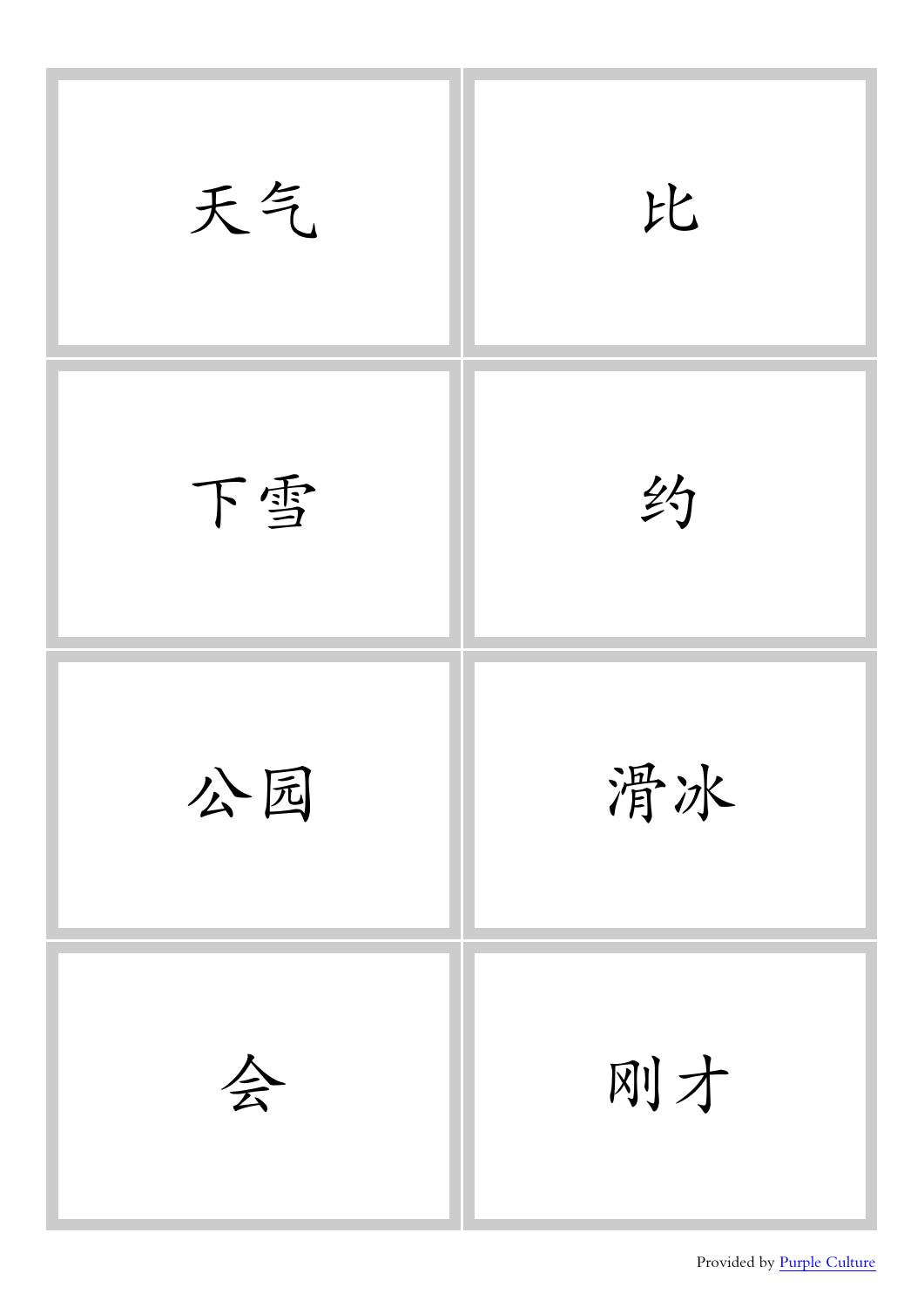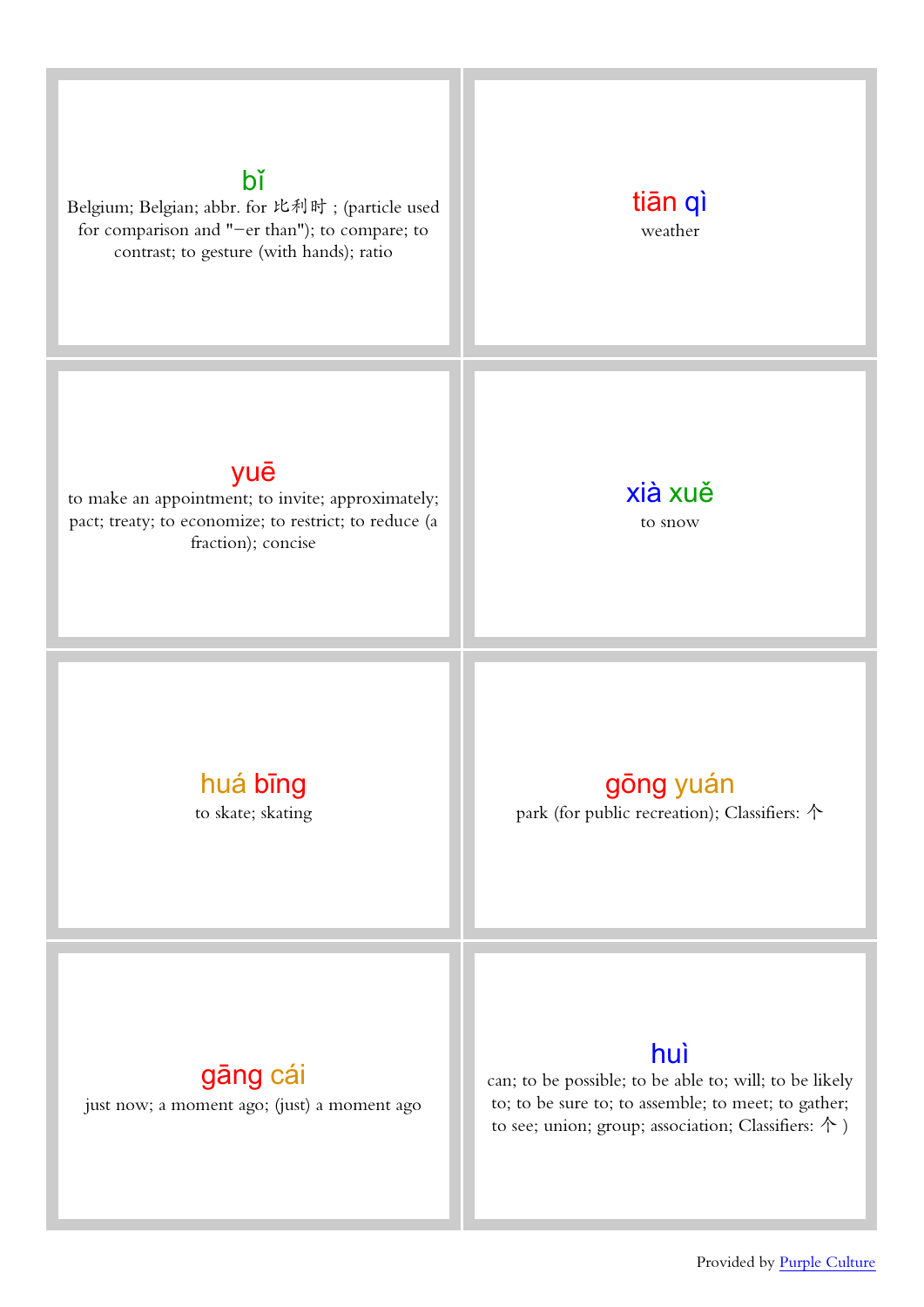

Provided by [Purple Culture](http://www.purpleculture.net)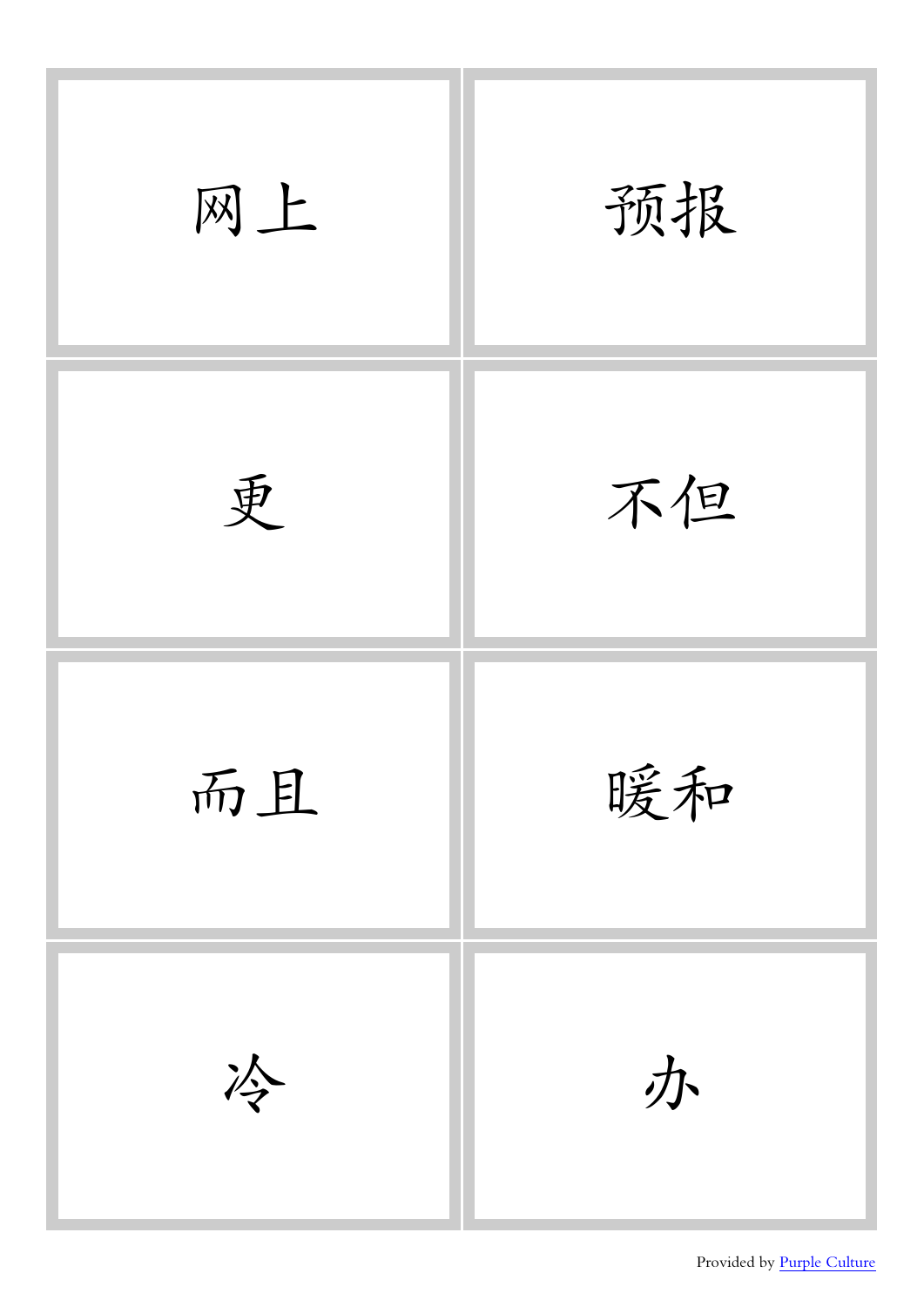

Provided by [Purple Culture](http://www.purpleculture.net)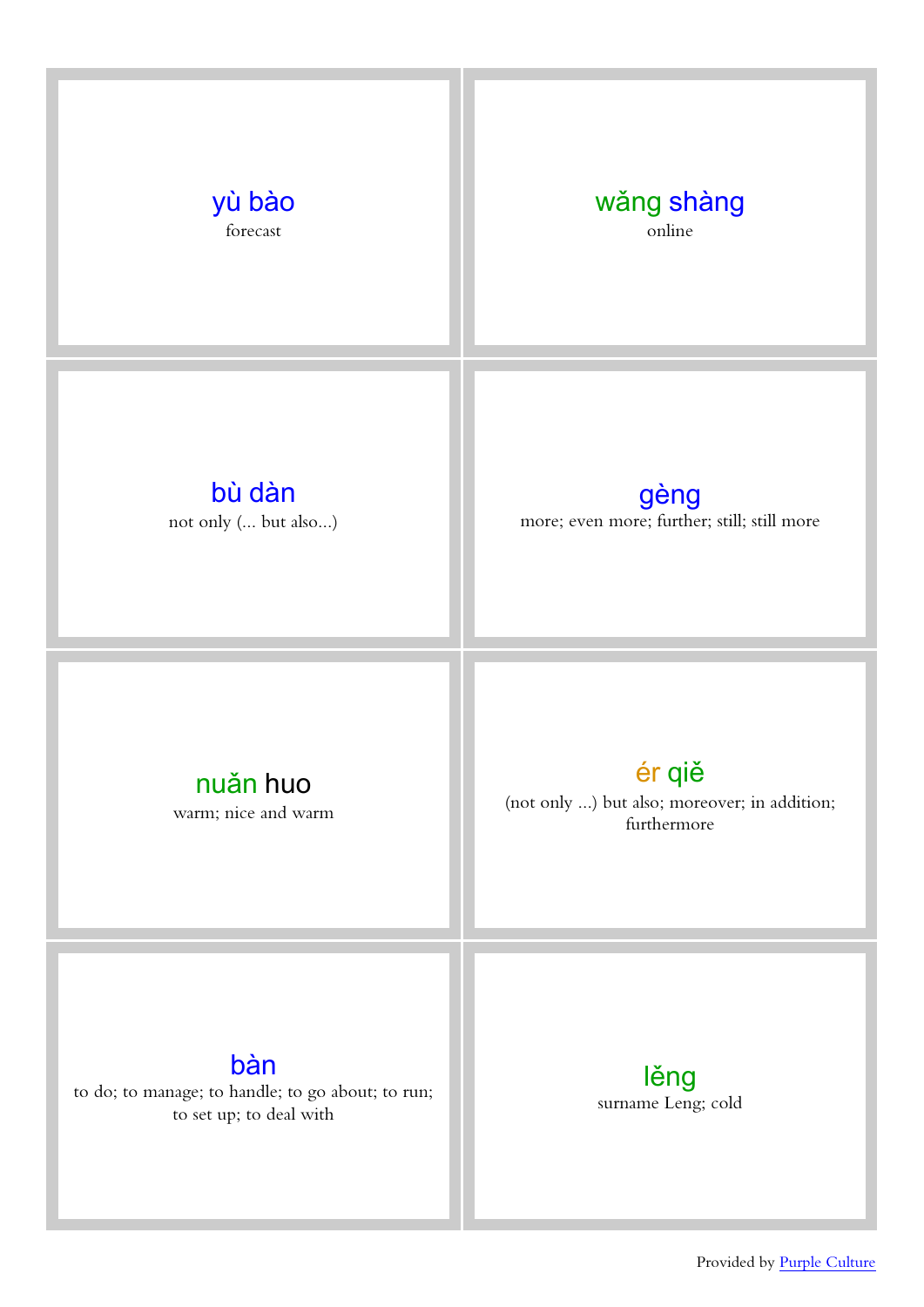